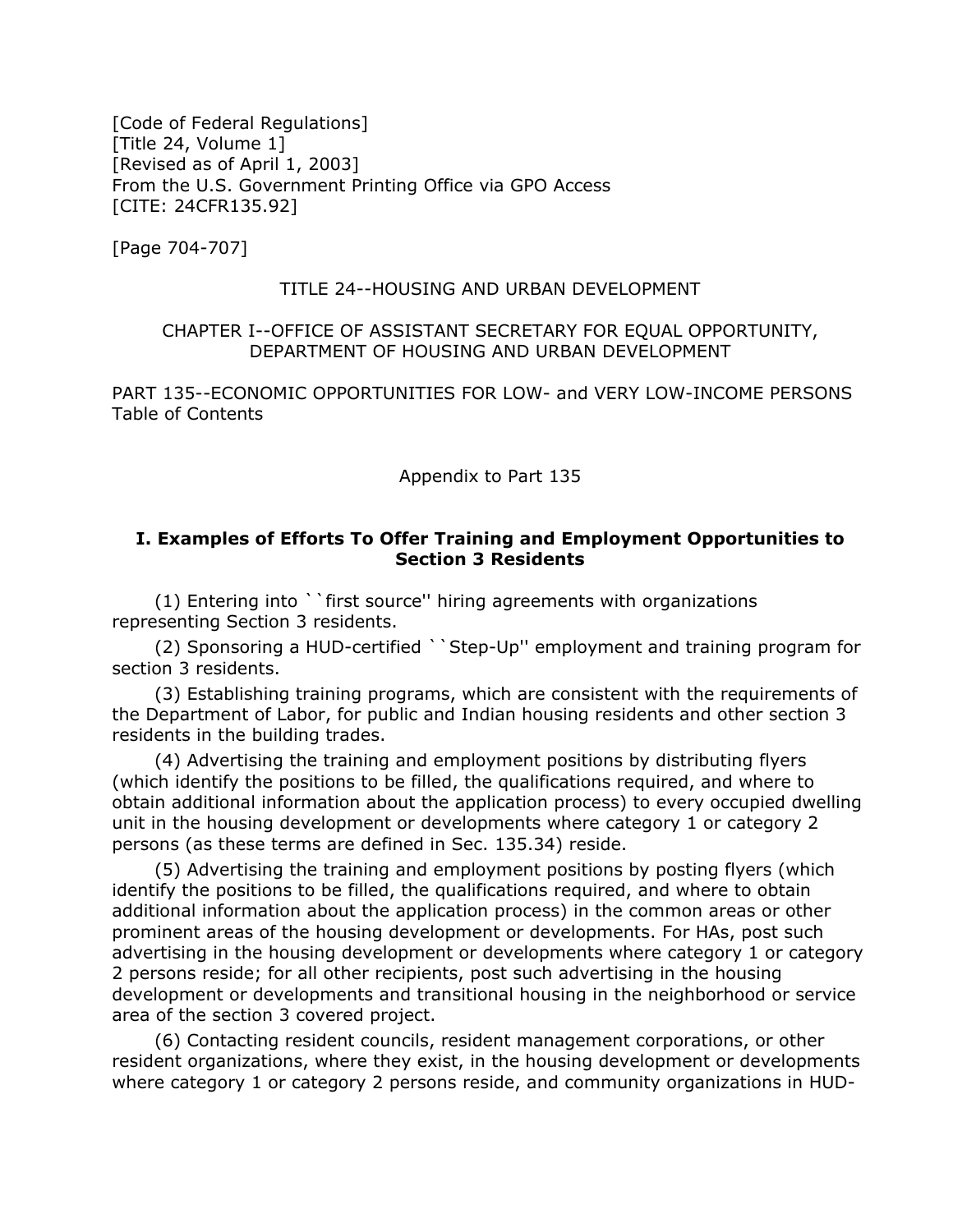assisted neighborhoods, to request the assistance of these organizations in notifying residents of the training and employment positions to be filled.

(7) Sponsoring (scheduling, advertising, financing or providing in-kind services) a job informational meeting to be conducted by an HA or contractor representative or representatives at a location in the housing development or developments where category 1 or category 2 persons reside or in the neighborhood or service area of the section 3 covered project.

(8) Arranging assistance in conducting job interviews and completing job applications for residents of the housing development or developments where category 1 or category 2 persons reside and in the neighborhood or service area in which a section 3 project is located.

[[Page 705]]

 (9) Arranging for a location in the housing development or developments where category 1 persons reside, or the neighborhood or service area of the project, where job applications may be delivered to and collected by a recipient or contractor representative or representatives.

(10) Conducting job interviews at the housing development or developments where category 1 or category 2 persons reside, or at a location within the neighborhood or service area of the section 3 covered project.

(11) Contacting agencies administering HUD Youthbuild programs, and requesting their assistance in recruiting HUD Youthbuild program participants for the HA's or contractor's training and employment positions.

(12) Consulting with State and local agencies administering training programs funded through JTPA or JOBS, probation and parole agencies, unemployment compensation programs, community organizations and other officials or organizations to assist with recruiting Section 3 residents for the HA's or contractor's training and employment positions.

(13) Advertising the jobs to be filled through the local media, such as community television networks, newspapers of general circulation, and radio advertising.

(14) Employing a job coordinator, or contracting with a business concern that is licensed in the field of job placement (preferably one of the section 3 business concerns identified in part 135), that will undertake, on behalf of the HA, other recipient or contractor, the efforts to match eligible and qualified section 3 residents with the training and employment positions that the HA or contractor intends to fill.

(15) For an HA, employing section 3 residents directly on either a permanent or a temporary basis to perform work generated by section 3 assistance. (This type of employment is referred to as ``force account labor'' in HUD's Indian housing regulations. See 24 CFR 905.102, and Sec. 905.201(a)(6).)

(16) Where there are more qualified section 3 residents than there are positions to be filled, maintaining a file of eligible qualified section 3 residents for future employment positions.

(17) Undertaking job counseling, education and related programs in association with local educational institutions.